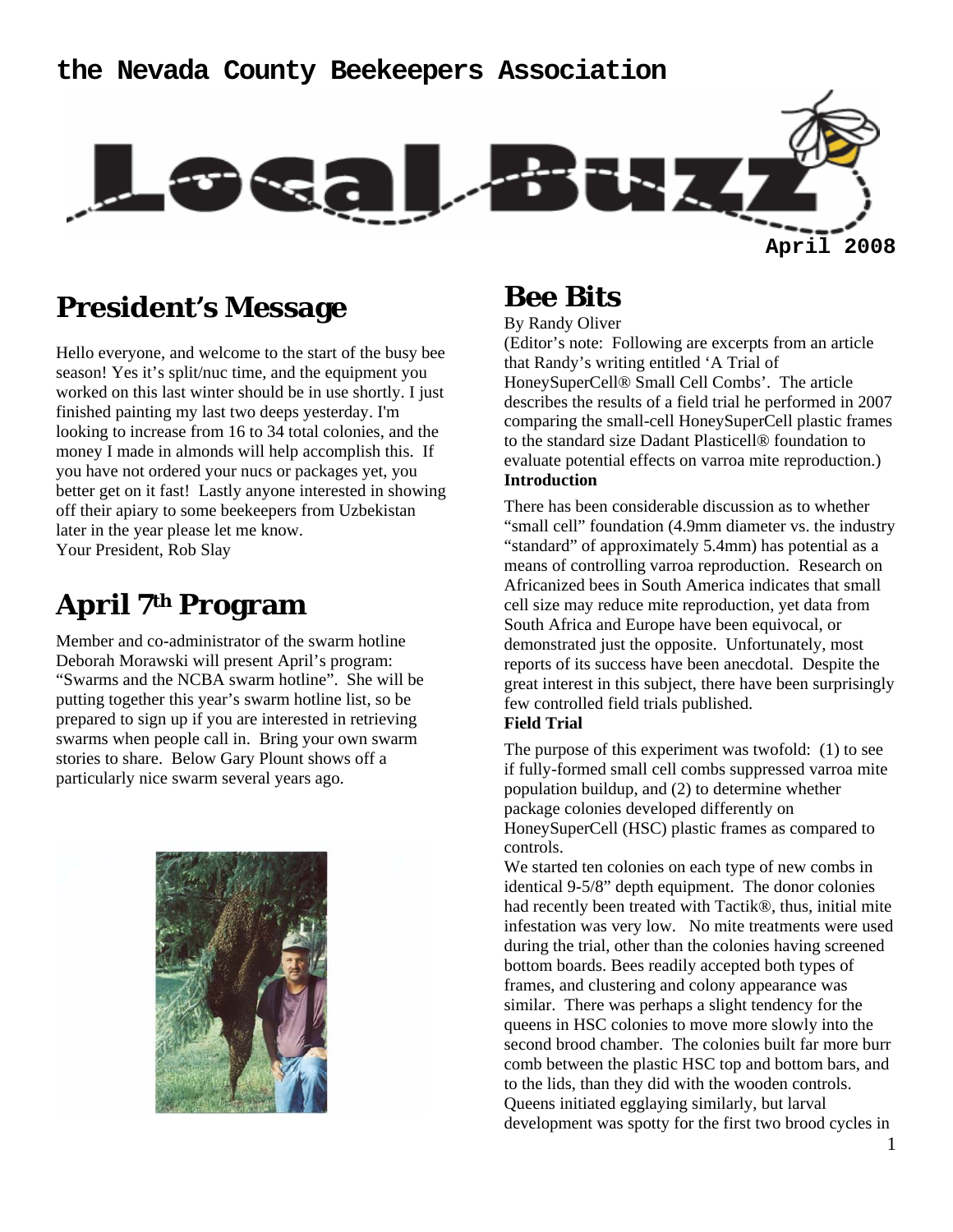HSC colonies. After that, brood appeared similar between groups . The HSC colonies gained weight more slowly than the controls, and by September 9 averaged approximately 25 lbs lighter--46 lbs gain vs. 71 lb for controls. However, there was less weight variation with HSC frame hives. On October 14, there was no significant difference in frame strength of colonies. Average frame strength was about 10 frames, and most colonies had put on adequate stores of honey for winter. The most striking result of this trial was the difference in natural mite drops HSC colonies consistently had lower mite drops, especially toward the end of the season. Unfortunately, all but one of the control colonies perished at the onset of cold weather, and most of the HSC colonies followed suit in February. It appeared that they suffered from the sort of CCD-like collapse that occurred at that time in my operation, especially in colonies untreated for mites.

#### **Discussion**

A surprising result was the greater amount of honey stored in the control group. One would expect the bees to be able to store more honey in the preformed cells, since no wax would need to be produced to form the cell walls. I have no explanation for the contrary results observed.

The most notable result was the great difference in natural mite falls between the groups, which implies a lower mite buildup in the HSC colonies. At face value, this result would appear to support the hypothesis that small cell combs hamper mite reproduction, and indeed, they well may. However, it could well be that mite buildup was suppressed by some other factor or factors. Since the cells are rigid, none could be reworked by the bees into drone cells, which alone could greatly suppress mite buildup due to the greater reproductive success of mites in drone brood. The smaller cell size, thickened walls, or tapered shape of these combs might affect mite invasion of the cell, foundress mite relocation during the process of cocoon spinning, postcapping duration, or mite feeding, reproduction, or mating in a restricted space. Since HSC combs are fabricated from plastic, the plastic itself might have some effect upon the mite. So what do we make of the anecdotal reports by beekeepers claiming success with small cell? Skeptics point out that some small cell proponents keep bees in areas with a strong Africanized bee presence, and that the vigorous hygienic behavior of those bees is the true reason for their success. But what about more northerly small cell beekeepers (a number in the Nordic countries)? This may be where the concept of "retrogression" comes into play. European honey bees do not take the transition from standard cell size to small cell easily. They generally need to be retrogressed onto an intermediate size (e.g., 5.1mm) cell size before

working them onto small cell. Often, a substantial proportion of colonies "fail" during this process. The skeptic will say, "Well, then you are simply selecting for bees that are genetically resistant to mites, and "retrogression" has more to do with selecting for mite resistance, rather than for cell size preference. Indeed, this is the very process that happened in South Africa, and anywhere else that mite-tolerant honey bees have evolved."

Bingo! Small cell debate aside, I would like to commend Dee Lusby, and the organic beekeepers, for taking on the challenge of keeping bees without chemical support. Just as organic farmers have been instrumental in slowly shifting American agriculture toward more healthful, Earth-friendly, and sustainable practices, organic (or semi organic) beekeepers allow natural selection to promote "hardy" bees with innate disease and parasite resistance. Their successes will be to the benefit of the entire industry. As Mark Twain quipped, "Few things are harder to put up with than the annoyance of a good example."

I have no desire whatsoever to enter into the small cell debate. The sheer number of small cell beekeepers claiming success with the method, plus the fact that natural combs typically contain smaller cells in the middle of the brood nest, lead me to keep an open mind on the subject.

I had planned to continue with this trial through the next season, but the untimely collapse of the colonies unfortunately prevented further data collection. There are other trials currently in the works, both by researchers, and by commercial beekeepers. I will post updates to scientificbeekeeping.com.

## **For Sale and Free**

Janet Brisson mentioned a number of things at the last meeting, and will bring them to sell April 7. She ordered a case of Nozevit, 50ml bottles that will treat 30 hives two times for Nosema. \$20+tax. She will also be bringing a case of 50 frames, like the one she brought with the pointed ends at the top and bottom for natural or small cell beekeeping. The unassembled frames will sell for around \$3 a piece, or maybe a little more, depending upon postage. Finally, she's bringing in a variety of pond plants. These are free! By Janet Brisson

#### For Sale: Country Rubes Combo Screened Bottom Boards

Special NCBA Club Price! Will have at club meeting. Call Janet for details. 530-913-2724 or email at rubes@countryrubes.com.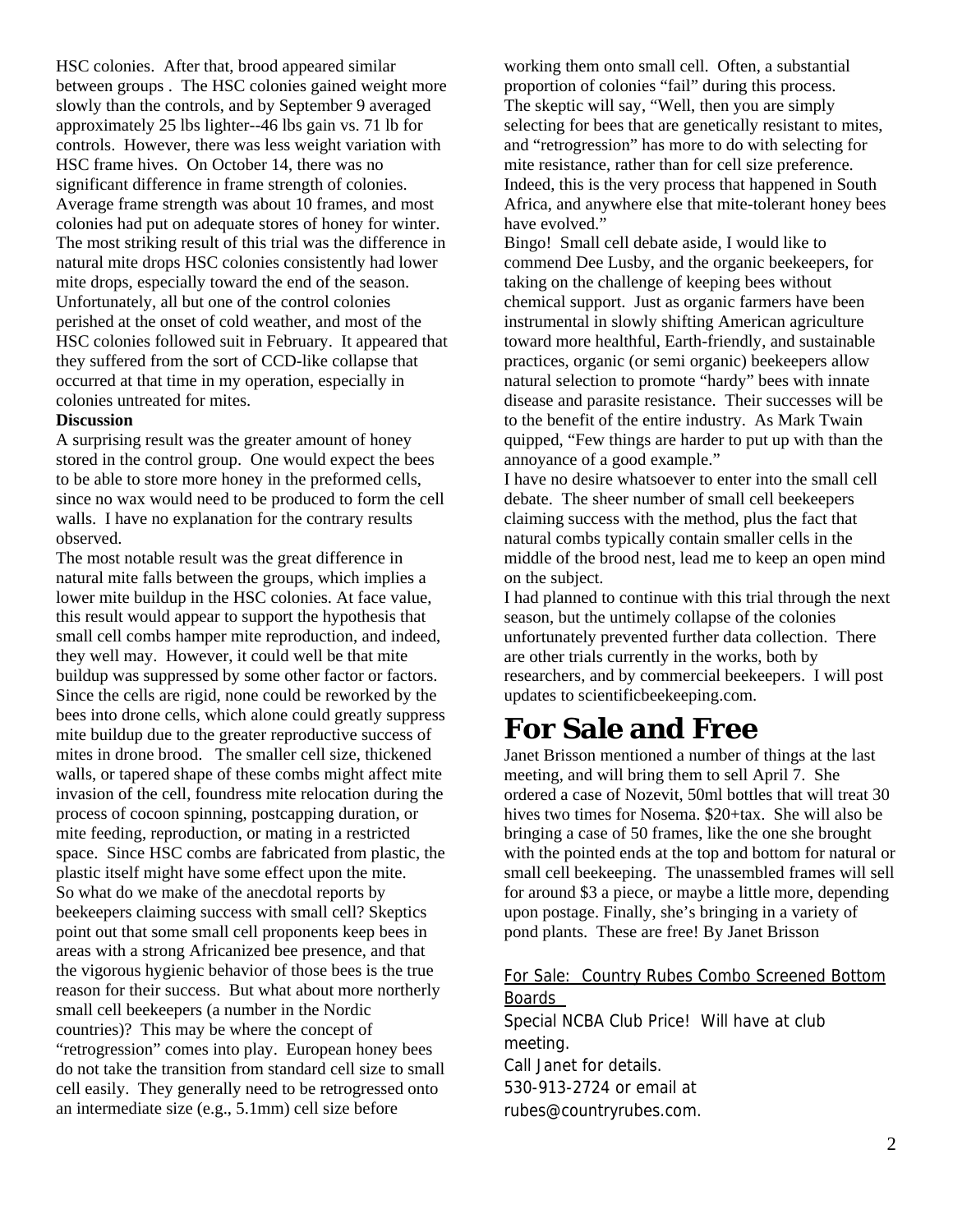## **March Minutes**

Pres. Rob Slay opened with Q&A and comments. An article on control of Varroa by control of hive cell size was provided by Janet Brisson. Non-chemical Varroa control has not been very successful large scale. MOTION: Lynn Hanson, 2nd Glen Williams. Sell our \$900.00 club extractor for past rentals rec'd, plus active offer, to break even. Ayes15, Nays10 Passed. Rob Slay will make plywood base. PROGRAM Randy Oliver: This is first 2008 class-Nosema ceranae testing and control: then every Monday 7PM at the Imaginarium, plus field sessions N. ceranae has replaced N. apis and is one of six new pathogens reducing the bee gene pool. A new Varroa virus attacks the bee's exterior, and a Nosema virus attacks the gut. They are carried in pollen, prevent development of digestive system, and may destroy a colony by starvation even with plenty of honey. These bees can't fly, only crawl. Spores of a fungus, Microsporidium, can be detected from a sample of 25-60 returning foragers collected at midday and ground up in water or a blender. A drop from the bottom of the liquid portion on a microscope slide shows oval spores. 400X. Nosema is controlled with fumagillin in sugar syrup. <www.scientificbeekeeping.com> contains Randy's investigations and correspondence with UCDavis, UPenn and bee researchers worldwide. Jack Meeks, sec

#### Cottage Cosmetics

A how-to guide for making fine olive oil soap and all natural personal care products using beeswax is available from local author and herbalist, Linnie McNaughton. The guide includes detailed instructions. To order send a check for \$15 to: Green Blessings 21055 Dog Bar Road Grass Valley 95949 Call (530) 906-0831 Green Blessings - Class Schedule 2008 June 22- Herbal First Aid July 13- Luxurious Lavender October - 4 Felted Pumpkins November 1 - Cheesemaking November 15 - Kitchen Cosmetics November 22 - Soapmaking

 December 6 - Kitchen Cosmetics for Holiday Gift Making

For more information & to register for classes go to secure website: greenblessings.com or call Linnie at: (530) 906-0831



# **Raffle Items Appreciated**

Please help to support the club through the raffle! Bring your unwanted extras of bee equipment, home made items or whatever you think someone else might like! Thanks for your support!!! Karla Hanson, Raffle Chair

# **Photos Vets Hall Wanted**

Pat Schoellerman of Nevada County is putting together a presentation for the Board of Supervisors for mid-April, and would like photos of the Veteran's Memorial Hall before, and after, the recent renovation. If you have photos she might use, please contact her at: pat.schoellerman@co.nevada.ca.us

#### **Sacramento Beekeeping Supplies**

- Complete line of all beekeeping supplies
- Candle making supplies (molds, wicks, dyes, scents)
- Glycerin soap making supplies (soap base, molds, scents, and dyes)
- Honeycomb sheets for rolling candles (50 colors and in smooth)
- Beeswax and paraffin, special container candle wax
- Gifts, books, ready made candles

2110 X Street, Sacramento, CA 95818 **(916) 451 – 2337** fax (916) 451 – 7008

email:sacbeek@cwnet.com

Open Tuesday through Saturday 9:30 – 5:30 MAIL ORDERS RECEIVE QUICK SERVICE